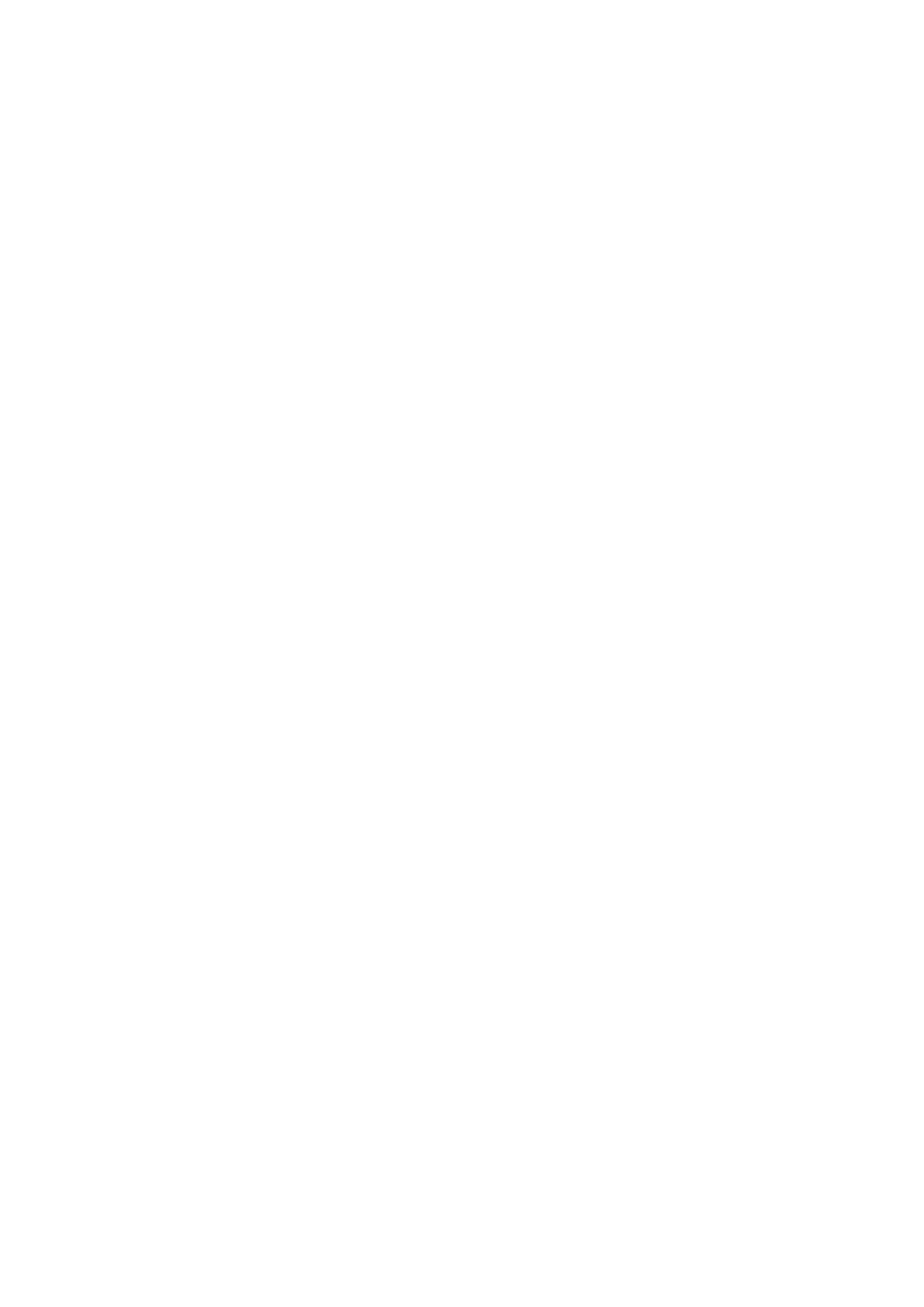### **A**

| AAI.          | <b>ATM</b> Adaptation Layer                          |
|---------------|------------------------------------------------------|
| ABR           | <b>Available Bit Rate</b>                            |
| ABT/DT        | <b>ATM Block Transfer/Delayed Transmission</b>       |
| ABT/IT        | <b>ATM Block Transfer/Immediate Transmission</b>     |
| <b>ACR</b>    | <b>Allowed Cell Rate</b>                             |
| <b>ADPCM</b>  | Adaptive Differential Pulse Code Modulation          |
| ADSL          | Asymmetric Digital Subscriber Line                   |
| <b>APK</b>    | Amplitude-Phase Keying                               |
| ARP           | <b>Address Resolution Protocol</b>                   |
| <b>ARQ</b>    | <b>Automatic Repeat Request</b>                      |
| <b>ASK</b>    | Amplitude-Shift Keying                               |
| <b>ATC</b>    | <b>ATM Transfer Capability</b>                       |
| <b>ATM</b>    | <b>Asynchronous Transfer Mode</b>                    |
| <b>AWGN</b>   | <b>Additive White Gaussian Noise</b>                 |
| B             |                                                      |
| <b>BE</b>     | <b>Best Effort</b>                                   |
| <b>BHCA</b>   | <b>Busy Hour Call Attempts</b>                       |
| <b>B-ISDN</b> | <b>Broadband Integrated Services Digital Network</b> |
| <b>BIP</b>    | <b>Bit Interleaved Parity</b>                        |
| <b>BSC</b>    | <b>Binary Symmetric Channel</b>                      |

#### **C**

| CAC         | <b>Connection Admission Control</b>           |
|-------------|-----------------------------------------------|
| CAP         | <b>Carrierless Amplitude-Phase Modulation</b> |
| <b>CBR</b>  | <b>Constant Bit Rate</b>                      |
| <b>CDMA</b> | <b>Code Division Multiple Access</b>          |
| <b>CDV</b>  | <b>Cell Delay Variation</b>                   |
| <b>CDVT</b> | <b>Cell Delay Variation Tolerance</b>         |
| <b>CER</b>  | <b>Cell Error Ratio</b>                       |
| CI.         | Congestion Indication                         |
| <b>CIDR</b> | <b>Classless Interdomain Routing</b>          |
| <b>CLR</b>  | Cell Loss Ratio                               |
| <b>CRC</b>  | <b>Cyclic Redundancy Check</b>                |
| <b>CLP</b>  | <b>Cell Loss Priority</b>                     |
| <b>CMR</b>  | <b>Cell Misinsertion Rate</b>                 |
| <b>CPCS</b> | Common Part Convergence Sublayer              |
| <b>CPE</b>  | <b>Customer Premises Equipment</b>            |
| <b>CRC</b>  | <b>Cyclic Redundancy Check</b>                |
| <b>CSMA</b> | <b>Carrier Sense Multiple Access</b>          |
| <b>CTD</b>  | <b>Cell Transfer Delay</b>                    |
|             |                                               |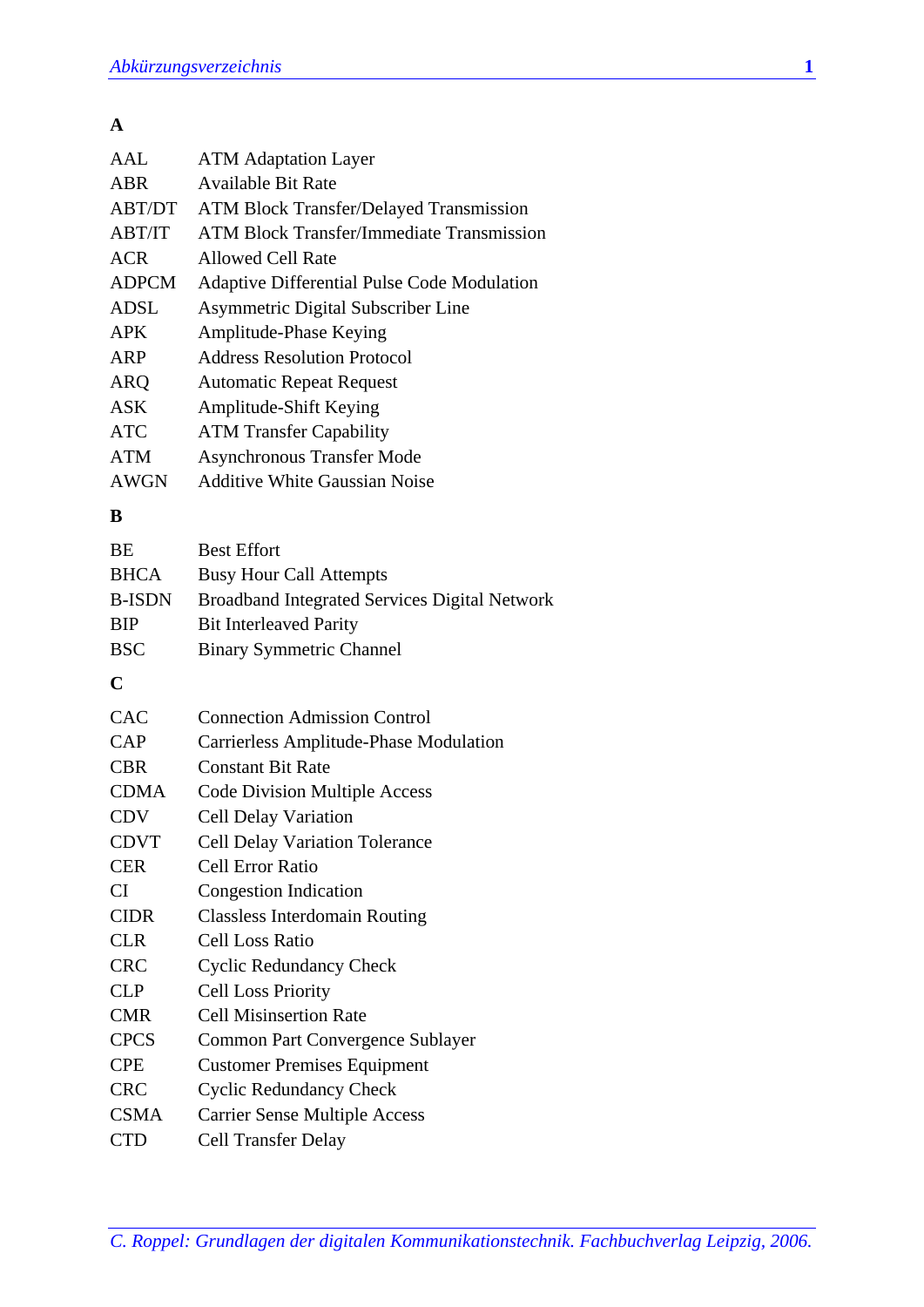#### **D**

| <b>DAB</b>   | Digital Audio Broadcasting                 |
|--------------|--------------------------------------------|
| dВ           | Dezibel                                    |
| <b>DBPSK</b> | Differential Binary Phase-Shift Keying     |
| <b>DBR</b>   | Deterministic Bit Rate                     |
| <b>DCT</b>   | <b>Discrete Cosine Transform</b>           |
| <b>DECT</b>  | Digital European Cordless Telephone        |
| <b>DFT</b>   | Discrete Fourier Transform                 |
| <b>DHCP</b>  | <b>Dynamic Host Configuration Protocol</b> |
| <b>DMT</b>   | Discrete Multitone                         |
| <b>DNS</b>   | Domain Name Service                        |
| <b>DPCM</b>  | Differential Pulse Code Modulation         |
| <b>DPSK</b>  | Differential Phase-Shift Keying            |
| <b>DQDB</b>  | Distributed Queue Dual Bus                 |
| <b>DRM</b>   | Digital Radio Mondiale                     |
| <b>DRM</b>   | Digital Rights Management                  |
| DS           | <b>Differentiated Services</b>             |
| DSL          | Digital Subscriber Line                    |
| <b>DSLAM</b> | Digital Subscriber Line Access Multiplexer |
| <b>DTMF</b>  | Dual Tone Multiple Frequency               |
| DVB          | Digital Video Broadcasting                 |

#### **E**

| <b>EFCI</b> | <b>Explicit Forward Congestion Indication</b>   |
|-------------|-------------------------------------------------|
| <b>ENOB</b> | <b>Effective Number of Bits</b>                 |
| EPD         | Early Packet Discard                            |
| ERF         | <b>Explicit Rate Feedback</b>                   |
| <b>ETSI</b> | European Telecommunications Standards Institute |

## **F**

| <b>FCS</b>  | <b>Frame Check Sequence</b>               |
|-------------|-------------------------------------------|
| <b>FDD</b>  | <b>Frequency Division Duplex</b>          |
| <b>FDDI</b> | Fiber Distributed Data Interface          |
| <b>FDMA</b> | <b>Frequency Division Multiple Access</b> |
| <b>FEC</b>  | <b>Forward Error Control</b>              |
| <b>FEC</b>  | <b>Forwarding Equivalence Class</b>       |
| <b>FFT</b>  | <b>Fast Fourier Transform</b>             |
| <b>FIFO</b> | First In First Out                        |
| <b>FIR</b>  | Finite Impulse Response                   |
| <b>FSK</b>  | Frequency-Shift Keying                    |
| <b>FTTB</b> | Fiber to the Building                     |
| <b>FTTC</b> | Fiber to the Curb                         |
| <b>FTTH</b> | Fiber to the Home                         |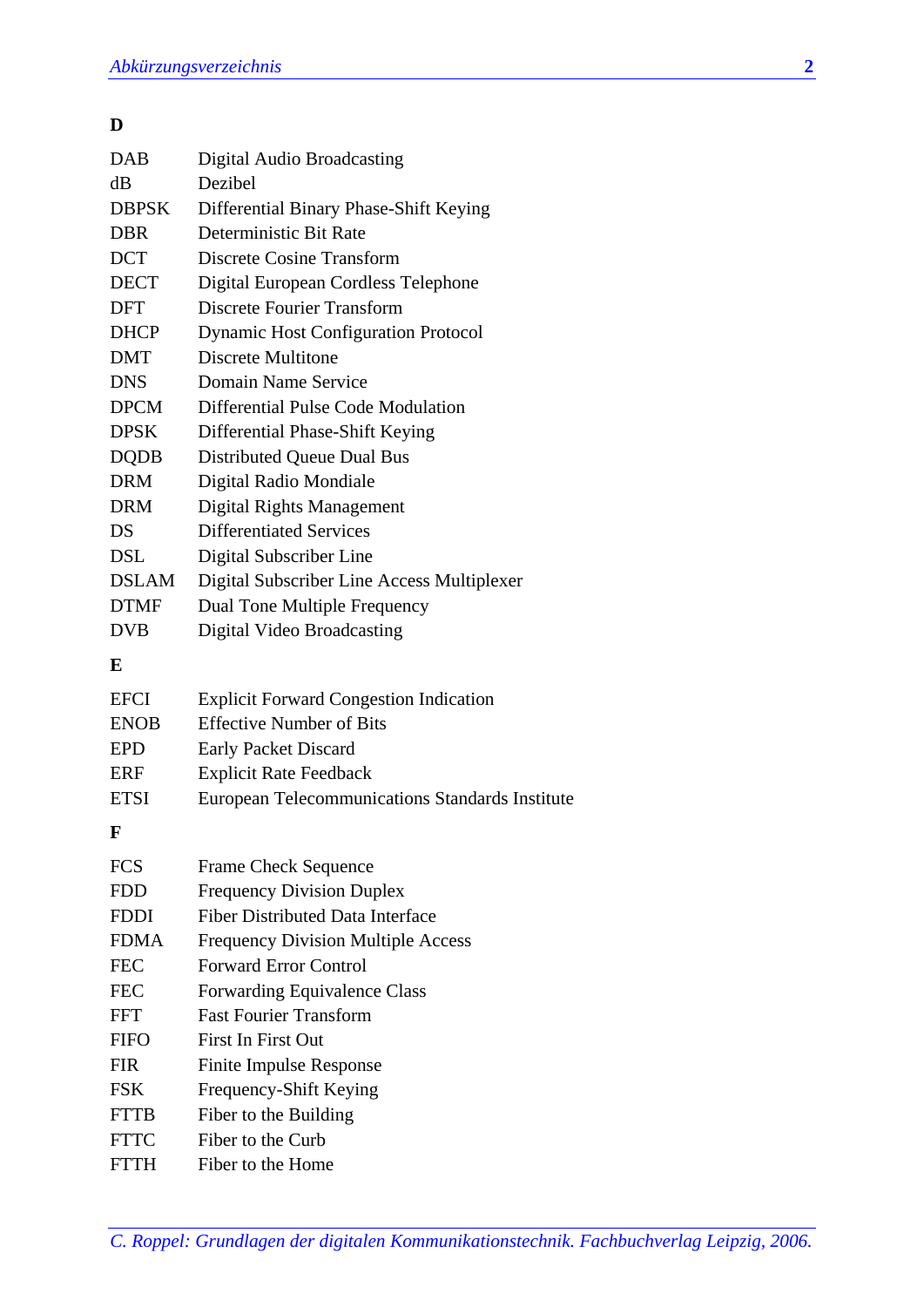## **G**

| <b>GCRA</b>  | Generic Cell Rate Algorithm                      |
|--------------|--------------------------------------------------|
| <b>GFC</b>   | <b>Generic Flow Control</b>                      |
| GFR          | <b>Guaranteed Frame Rate</b>                     |
| <b>GMPLS</b> | Generalized Multiprotocol Label Switching        |
| <b>GMSK</b>  | Gaussian Minimum-Shift Keying                    |
| <b>GPS</b>   | <b>Global Positioning System</b>                 |
| <b>GSM</b>   | Global System for Mobile Communication           |
| H            |                                                  |
| <b>HDLC</b>  | High Level Data Link Control                     |
| <b>HDMI</b>  | High-Definition Multimedia Interface             |
| <b>HEC</b>   | <b>Header Error Control</b>                      |
| <b>HFC</b>   | Hybrid Fiber-Coax                                |
| I            |                                                  |
| <b>IBT</b>   | <b>Intrinsic Burst Tolerance</b>                 |
| <b>ICMP</b>  | <b>Internet Control Message Protocol</b>         |
| <b>IDFT</b>  | <b>Inverse Discrete Fourier Transform</b>        |
| <b>IEEE</b>  | Institute of Electrical and Electronic Engineers |
| <b>IETF</b>  | <b>Internet Engineering Taskforce</b>            |
| <b>IGMP</b>  | <b>Internet Group Management Protocol</b>        |
| <b>IIR</b>   | <b>Infinite Impulse Response</b>                 |
| <b>IP</b>    | <b>Internet Protocol</b>                         |
| <b>IPTV</b>  | <b>Internet Protocol Television</b>              |
| <b>ISDN</b>  | <b>Integrated Services Digital Network</b>       |
| <b>ISM</b>   | In-Service Monitoring                            |
| <b>ITU</b>   | <b>International Telecommunication Union</b>     |
| J            |                                                  |
| <b>JPEG</b>  | Joint Photographic Experts Group                 |
| L            |                                                  |
| LAN          | <b>Local Area Network</b>                        |
| <b>LAPD</b>  | Link Access Procedure D-Channel                  |
| <b>LMS</b>   | Least-Mean Square                                |
| <b>LPC</b>   | <b>Linear Predictive Coding</b>                  |
| <b>LSP</b>   | Label Switched Path                              |
| <b>LSR</b>   | <b>Label Switching Router</b>                    |
| <b>LTI</b>   | <b>Linear Time-Invariant</b>                     |
| M            |                                                  |
| <b>MAC</b>   | <b>Medium Access Control</b>                     |
| <b>MAN</b>   | Metropolitan Area Network                        |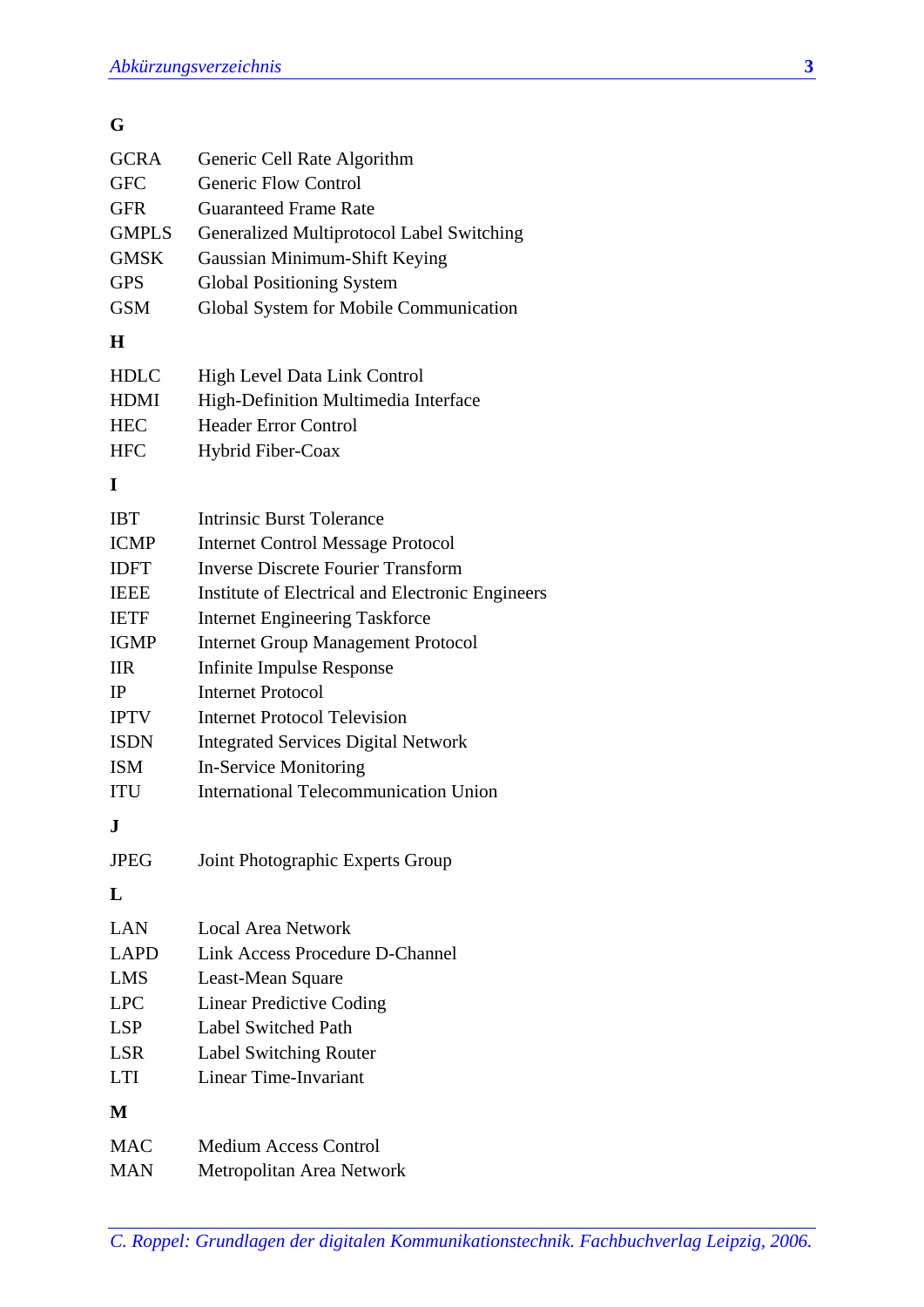| <b>MBS</b>  | <b>Maximum Burst Size</b>                         |
|-------------|---------------------------------------------------|
| MCR         | Minimum Cell Rate                                 |
| <b>MCU</b>  | <b>Multipoint Control Unit</b>                    |
| <b>MFS</b>  | <b>Maximum Frame Size</b>                         |
| <b>MOS</b>  | <b>Mean Opinion Score</b>                         |
| MP          | <b>Measurement Point</b>                          |
| <b>MPEG</b> | Moving Picture Expert Group                       |
| <b>MPLS</b> | <b>Multiprotocol Label Switching</b>              |
| MSK         | Minimum-Shift Keying                              |
| MUX         | Multiplexer                                       |
| N           |                                                   |
| NGN         | <b>Next Generation Networks</b>                   |
| NNI         | <b>Network Node Interface</b>                     |
| <b>NPC</b>  | <b>Network Parameter Control</b>                  |
| <b>NRZ</b>  | Non-Return to Zero                                |
| <b>NSAP</b> | <b>Network Service Access Point</b>               |
| NTP         | <b>Network Time Protocol</b>                      |
| O           |                                                   |
| <b>OAM</b>  | <b>Operation and Maintenance</b>                  |
| OFDM        | <b>Orthogonal Frequency-Division Multiplexing</b> |
| OOK         | On-Off Keying                                     |
| QPSK        | Quadrature Phase-Shift Keying                     |
| <b>OSI</b>  | Open System Interconnection                       |
| P           |                                                   |
| <b>PCM</b>  | <b>Pulse Code Modulation</b>                      |
| <b>PCR</b>  | Peak Cell Rate                                    |
| PDH         | Plesiochronous Digital Hierarchy                  |
| PDU         | Protocol Data Unit                                |
| PL          | <b>Physical Layer</b>                             |
| <b>PLC</b>  | <b>Powerline Communication</b>                    |
| PLL         | Phase-Locked Loop                                 |
| PN          | <b>Pseudo Noise</b>                               |
| PON         | <b>Passive Optical Network</b>                    |
| PoS         | Packet over SONET/SDH                             |
| <b>POTS</b> | Plain Old Telephone Service                       |
| PPP         | Point-to-Point Protocol                           |
| PRBS        | <b>Pseudo Random Binary Sequence</b>              |
| <b>PRC</b>  | <b>Primary Reference Clock</b>                    |
| PRM         | Protocol Reference Model                          |
| PRN         | <b>Pseudo Random Noise</b>                        |
| PSK         | Phase-Shift Keying                                |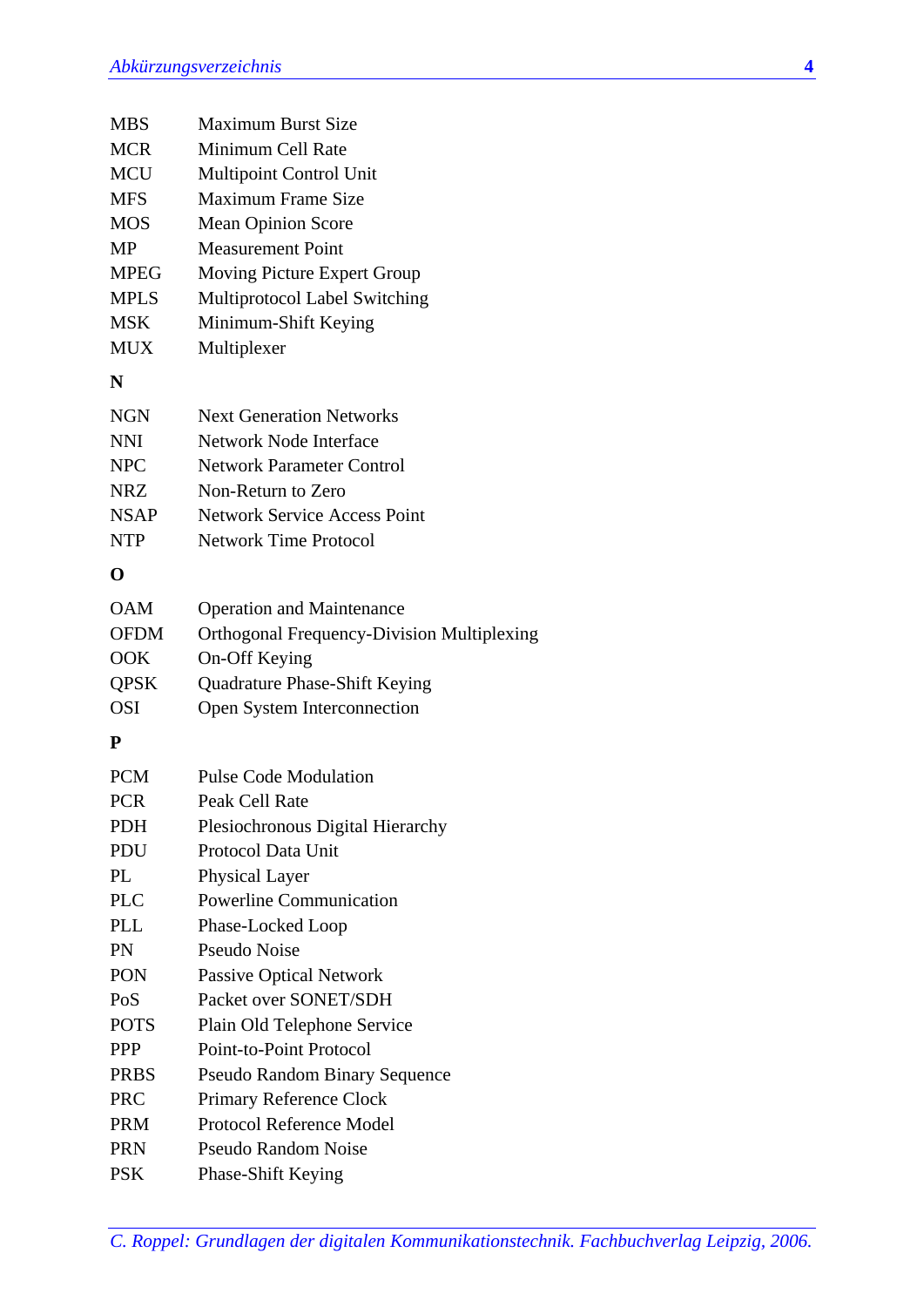| PT           | Payload Type                                  |
|--------------|-----------------------------------------------|
| <b>PVC</b>   | <b>Permanent Virtual Channel</b>              |
| Q            |                                               |
| QoS          | <b>Quality of Service</b>                     |
| R            |                                               |
| <b>RED</b>   | <b>Random Early Detection</b>                 |
| <b>RIF</b>   | <b>Rate Increase Factor</b>                   |
| <b>RDF</b>   | Rate Decrease Factor                          |
| <b>RM</b>    | <b>Resource Management</b>                    |
| <b>RRF</b>   | <b>Relative Rate Feedback</b>                 |
| <b>RSVP</b>  | <b>Resource Reservation Protocol</b>          |
| <b>RTCP</b>  | <b>Real-Time Transport Control Protocol</b>   |
| <b>RTP</b>   | <b>Real-Time Transport Protocol</b>           |
| <b>RTSP</b>  | <b>Real-Time Streaming Protocol</b>           |
| RZ           | Return to Zero                                |
| S            |                                               |
| <b>SAAL</b>  | <b>Signalling ATM Adaptation Layer</b>        |
| <b>SAP</b>   | <b>Service Access Point</b>                   |
| <b>SBR</b>   | <b>Statistical Bit Rate</b>                   |
| <b>SCR</b>   | <b>Sustainable Cell Rate</b>                  |
| <b>SDH</b>   | <b>Synchronous Digital Hierarchy</b>          |
| <b>SDSL</b>  | Single-Pair Symmetric Digital Subscriber Line |
| <b>SDU</b>   | Service Data Unit                             |
| <b>SECBR</b> | <b>Severely Errored Cell Block Ratio</b>      |
| <b>SIP</b>   | <b>Session Initiation Protocol</b>            |
| <b>SLA</b>   | Service Level Agreement                       |
| <b>SLS</b>   | <b>Service Level Specification</b>            |
| <b>SNR</b>   | Signal-to-Noise Ratio                         |
| <b>SONET</b> | <b>Synchronous Optical Network</b>            |
| <b>SRTS</b>  | <b>Synchronous Residual Time Stamp</b>        |
| <b>STM</b>   | <b>Synchronous Transport Module</b>           |
| <b>SVC</b>   | <b>Switched Virtual Channel</b>               |
| Т            |                                               |
| TAE          | Telekommunikationsanschlusseinheit            |
| <b>TAT</b>   | <b>Theoretical Arrival Time</b>               |
| <b>TCP</b>   | <b>Transmission Control Protocol</b>          |
| <b>TDD</b>   | <b>Time Division Duplex</b>                   |
| <b>TDMA</b>  | Time Division Multiple Access                 |
| TE           | <b>Terminal Equipment</b>                     |
| <b>TOS</b>   | Type of Service                               |
|              |                                               |